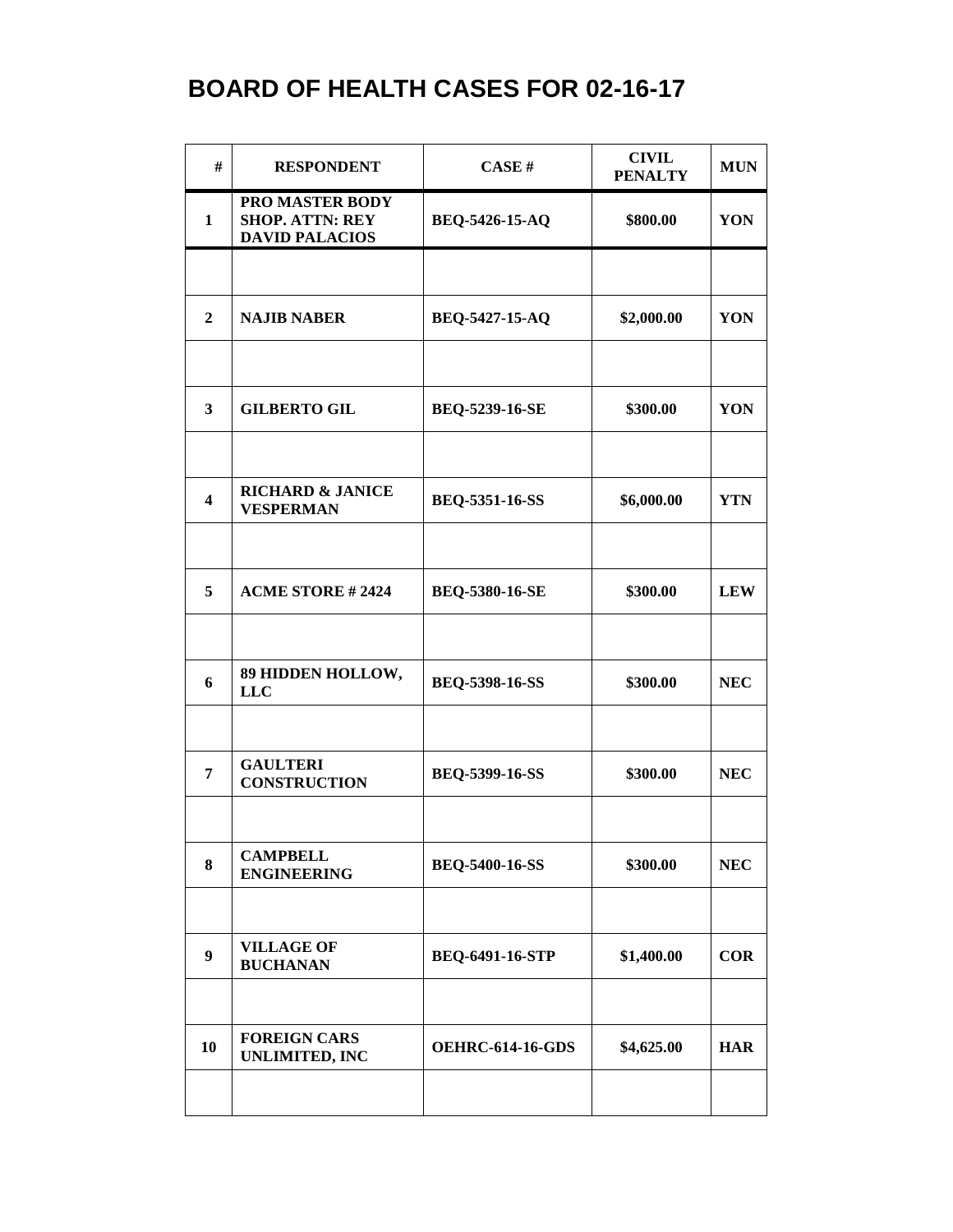| #  | <b>RESPONDENT</b>                                                                         | CASE#                    | <b>CIVIL</b><br><b>PENALTY</b> | <b>MUN</b> |
|----|-------------------------------------------------------------------------------------------|--------------------------|--------------------------------|------------|
| 11 | <b>BUCKINGHAM</b><br>TOWER OWNERS, INC.<br>c/o ARCO MGMT CORP                             | <b>OEHRC-1303-15-PBS</b> | \$10,000.00                    | YON        |
|    |                                                                                           |                          |                                |            |
| 12 | PRIME LOCATIONS,<br><b>INC</b>                                                            | <b>OEHRC-1447-15-PBS</b> | \$550.00                       | YON        |
|    |                                                                                           |                          |                                |            |
| 13 | 711 PIT STOP, INC                                                                         | <b>OEHRC-415-16-PBS</b>  | \$10,300.00                    | <b>MMV</b> |
|    |                                                                                           |                          |                                |            |
| 14 | <b>WHITE PLAINS</b><br><b>HOSPITAL</b>                                                    | <b>OEHRC-613-16-PBS</b>  | \$3,000.00                     | <b>WHP</b> |
|    |                                                                                           |                          |                                |            |
| 15 | <b>333 BRONX RIVER</b><br>TENANTS, CORP. c/o<br><b>GRAMATAN MGMT</b>                      | <b>OEHRC-1208-16-PBS</b> | \$1,500.00                     | YON        |
|    |                                                                                           |                          |                                |            |
| 16 | 252 LAKE, LLC                                                                             | <b>OEHRC-1209-16-PBS</b> | \$1,000.00                     | YON        |
|    |                                                                                           |                          |                                |            |
| 17 | <b>GARTHCHESTER</b><br><b>REALTY, LTD</b>                                                 | <b>OEHRC-1211-16-PBS</b> | \$100.00                       | <b>SCD</b> |
|    |                                                                                           |                          |                                |            |
| 18 | <b>490 SOUTH</b><br><b>BROADWAY</b><br>YONKERS, LLC. c/o<br>JLP METRO MGMT,<br><b>INC</b> | <b>OEHRC-1212-16-PBS</b> | \$250.00                       | YON        |
|    |                                                                                           |                          |                                |            |
| 19 | <b>260 SOUTH SECOND</b><br><b>AVENUE, LLC</b>                                             | <b>OEHRC-1213-16-PBS</b> | \$350.00                       | <b>MTV</b> |
|    |                                                                                           |                          |                                |            |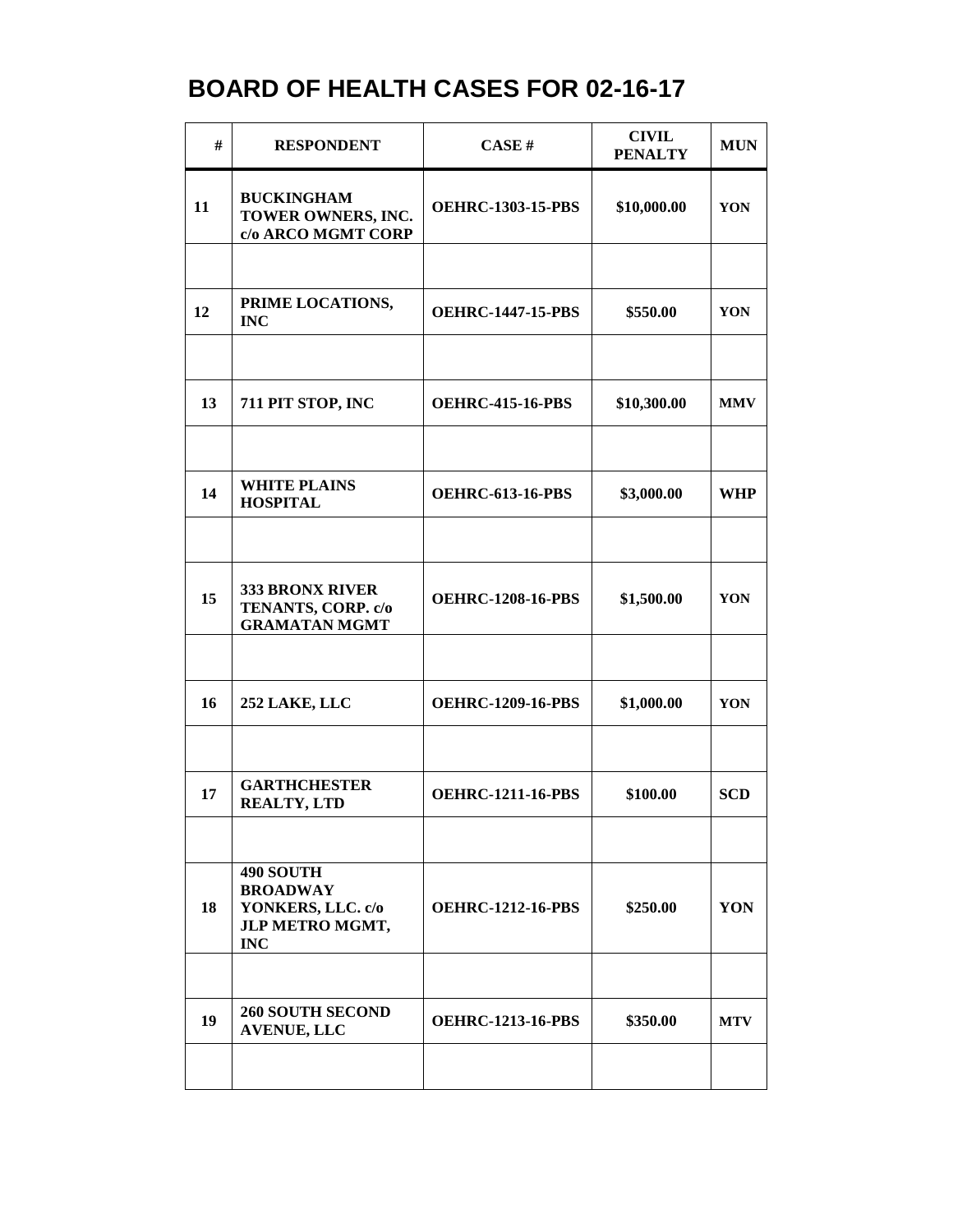| #  | <b>RESPONDENT</b>                                                                   | CASE#                    | <b>CIVIL</b><br><b>PENALTY</b> | <b>MUN</b> |
|----|-------------------------------------------------------------------------------------|--------------------------|--------------------------------|------------|
| 20 | <b>2 LAWRENCE</b><br><b>REALTY, INC</b>                                             | <b>OEHRC-1214-16-PBS</b> | \$350.00                       | YON        |
|    |                                                                                     |                          |                                |            |
| 21 | <b>JAMAICA FUEL, INC</b>                                                            | <b>OEHRC-1303-16-PBS</b> | \$6,050.00                     | YON        |
|    |                                                                                     |                          |                                |            |
| 22 | <b>HUDSON COURT</b><br><b>OWNERS, CORP. c/o</b><br><b>WCD GROUP</b>                 | <b>OEHRC-1419-16-PBS</b> | \$5,600.00                     | YON        |
|    |                                                                                     |                          |                                |            |
| 23 | HUDSON VALLEY,<br><b>ORG</b>                                                        | <b>OEHRC-1507-16-PBS</b> | \$1,350.00                     | <b>CRO</b> |
|    |                                                                                     |                          |                                |            |
| 24 | 901 PROPERTIES, LLC.<br>c/o ANKER MGMT                                              | <b>OEHRC-012-15-SP</b>   | \$5,100.00                     | <b>WHP</b> |
|    |                                                                                     |                          |                                |            |
| 25 | <b>TRIANGLE</b><br><b>CONVENIENCE, CORP</b>                                         | <b>PHP-009-16-ATUPA</b>  | \$2,100.00                     | <b>TTN</b> |
|    |                                                                                     |                          |                                |            |
| 26 | <b>FAMILY DOLLAR</b><br>STORES OF NY, INC/<br><b>FAMILY DOLLAR</b><br><b>STORES</b> | <b>PHP-065-16-ATUPA</b>  | \$3,100.00                     | YON        |
|    |                                                                                     |                          |                                |            |
| 27 | <b>ANA MARTINEZ/</b><br>A & M DELI                                                  | <b>PHP-077-16-ATUPA</b>  | \$2,100.00                     | YON        |
|    |                                                                                     |                          |                                |            |
| 28 | <b>EAST POST ROAD GAS</b><br>MART, INC/B.P                                          | <b>PHP-085-16-ATUPA</b>  | \$1,550.00                     | <b>WHP</b> |
|    |                                                                                     |                          |                                |            |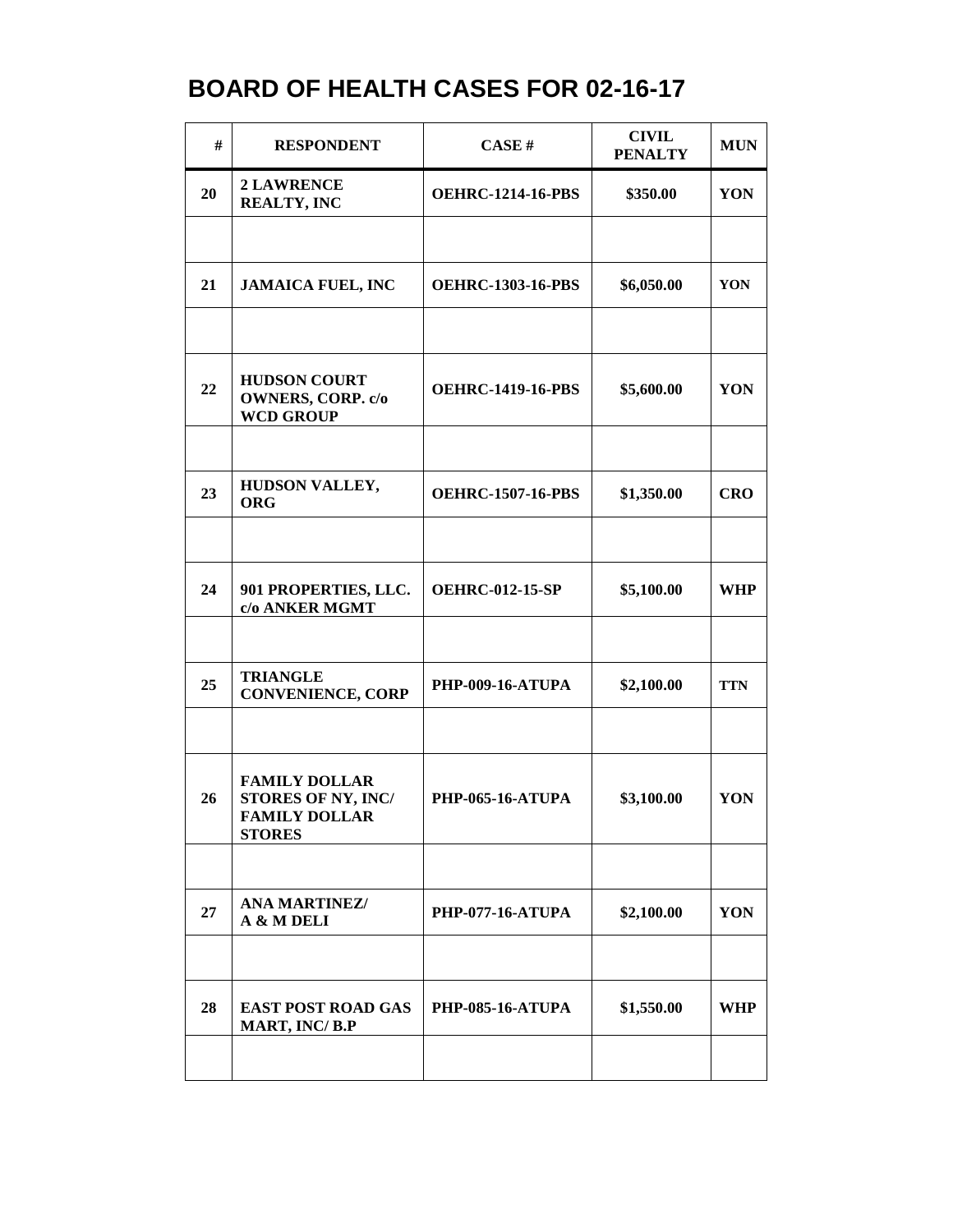| #  | <b>RESPONDENT</b>                                                                   | CASE#                   | <b>CIVIL</b><br><b>PENALTY</b> | <b>MUN</b> |
|----|-------------------------------------------------------------------------------------|-------------------------|--------------------------------|------------|
| 29 | <b>GETTY OSSINING</b><br><b>SNACK SHOP, INC/</b><br><b>GETTY</b>                    | <b>PHP-115-16-ATUPA</b> | \$1,500.00                     | <b>OSV</b> |
|    |                                                                                     |                         |                                |            |
| 30 | MHIC PADRAIG, INC/<br><b>CLARK'S BAR &amp;</b><br><b>RESTAURANT</b>                 | <b>PHP-135-16-ATUPA</b> | \$1,050.00                     | YON        |
|    |                                                                                     |                         |                                |            |
| 31 | <b>EL BODEGON MINI</b><br><b>MARKET, CORP/EL</b><br><b>BODEGON MINI MKT</b>         | <b>PHP-139-16-ATUPA</b> | \$2,100.00                     | <b>POC</b> |
|    |                                                                                     |                         |                                |            |
| 32 | <b>EXECUTIVE CENTRAL</b><br><b>SERVICE CORP/</b><br><b>SHELL</b>                    | <b>PHP-165-16-ATUPA</b> | \$3,100.00                     | YON        |
|    |                                                                                     |                         |                                |            |
| 33 | <b>OAKLAND BEACH</b><br>DELI & CATERING,<br><b>INC/OAKLAND</b><br><b>BEACH DELI</b> | <b>PHP-169-16-ATUPA</b> | \$2,100.00                     | <b>OSV</b> |
|    |                                                                                     |                         |                                |            |
| 34 | JP CROSS RIVER, INC/<br><b>HAIKU ASIAN BISTRO</b>                                   | PHP-6549-16-FSE         | \$2,200.00                     | <b>LEW</b> |
|    |                                                                                     |                         |                                |            |
| 35 | YAMAFUJI STAEK<br>HOUSE, INC/FUJI MT.<br><b>JAPANESE REST</b>                       | <b>PHP6578-16-FSE</b>   | \$1,400.00                     | LAR        |
|    |                                                                                     |                         |                                |            |
| 36 | <b>CHINA STAR NY, INC/</b><br><b>CHINA STAR</b>                                     | <b>PHP-6594-16-FSE</b>  | \$2,000.00                     | WHP        |
|    |                                                                                     |                         |                                |            |
| 37 | <b>DAVID KING CHINESE</b><br><b>REST, INC/DAVID</b><br><b>KING CHINESE REST</b>     | <b>PHP-6596-16-FSE</b>  | \$3,700.00                     | WHP        |
|    |                                                                                     |                         |                                |            |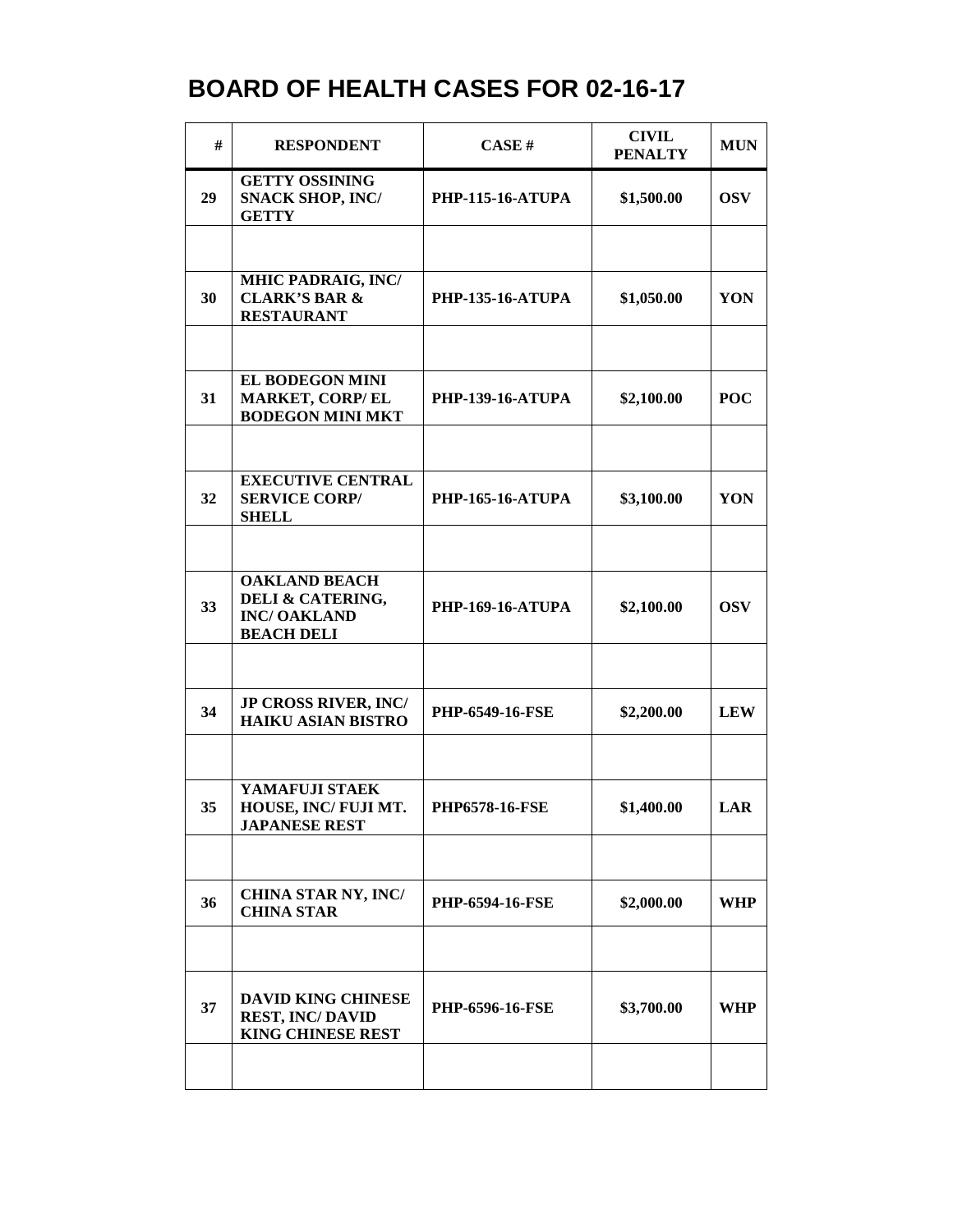| #  | <b>RESPONDENT</b>                                                                                              | CASE#                  | <b>CIVIL</b><br><b>PENALTY</b> | <b>MUN</b> |
|----|----------------------------------------------------------------------------------------------------------------|------------------------|--------------------------------|------------|
| 38 | <b>STRATIS CORP/ CASA</b><br><b>RINA OF THRNWOOD</b>                                                           | PHP-6611-16-FSE        | \$300.00                       | <b>MTP</b> |
|    |                                                                                                                |                        |                                |            |
| 39 | <b>CUTNEY'S CULINARY</b><br><b>CONCEPTS, LLC/THE</b><br><b>TWISTED OAK</b>                                     | <b>PHP-6646-16-FSE</b> | \$900.00                       | <b>TTN</b> |
|    |                                                                                                                |                        |                                |            |
| 40 | D & K BAKERY, INC/<br><b>BAGEL PARK</b>                                                                        | <b>PHP-6658-16-FSE</b> | \$2,600.00                     | <b>ECH</b> |
|    |                                                                                                                |                        |                                |            |
| 41 | <b>JOSE DAVID</b><br><b>AGUIRRE/ CAFÉ</b><br><b>GUATEMALA</b>                                                  | PHP-6659-16-FSE        | \$1,900.00                     | <b>POC</b> |
|    |                                                                                                                |                        |                                |            |
| 42 | <b>ASI ES COLOMBIA</b><br><b>REST &amp; BAKERY, INC/</b><br><b>ASI ES COLOMBIA</b><br><b>REST &amp; BAKERY</b> | <b>PHP-6661-16-FSE</b> | \$2,100.00                     | <b>POC</b> |
|    |                                                                                                                |                        |                                |            |
| 43 | <b>EL FOGON PAISA</b><br><b>REST, INC/EL FOGON</b><br><b>PAISA REST</b>                                        | <b>PHP-6662-16-FSE</b> | \$700.00                       | <b>POC</b> |
|    |                                                                                                                |                        |                                |            |
| 44 | V & R AMER, LATINO<br>FOOD CORP/V $\&$ R<br><b>AMER. LATINO FOOD</b>                                           | <b>PHP-6786-16-FSE</b> | \$2,800.00                     | <b>MTK</b> |
|    |                                                                                                                |                        |                                |            |
| 45 | <b>WESTCOP, INC/NEW</b><br><b>ROCHELLE CAP</b><br><b>OASIS SHELTER</b>                                         | PHP-6346-16-HSG        | \$3,250.00                     | <b>NER</b> |
|    |                                                                                                                |                        |                                |            |
| 46 | <b>LOUIS IACOPETTA</b>                                                                                         | PHP-6021-15-LD         | \$300.00                       | <b>NER</b> |
|    |                                                                                                                |                        |                                |            |